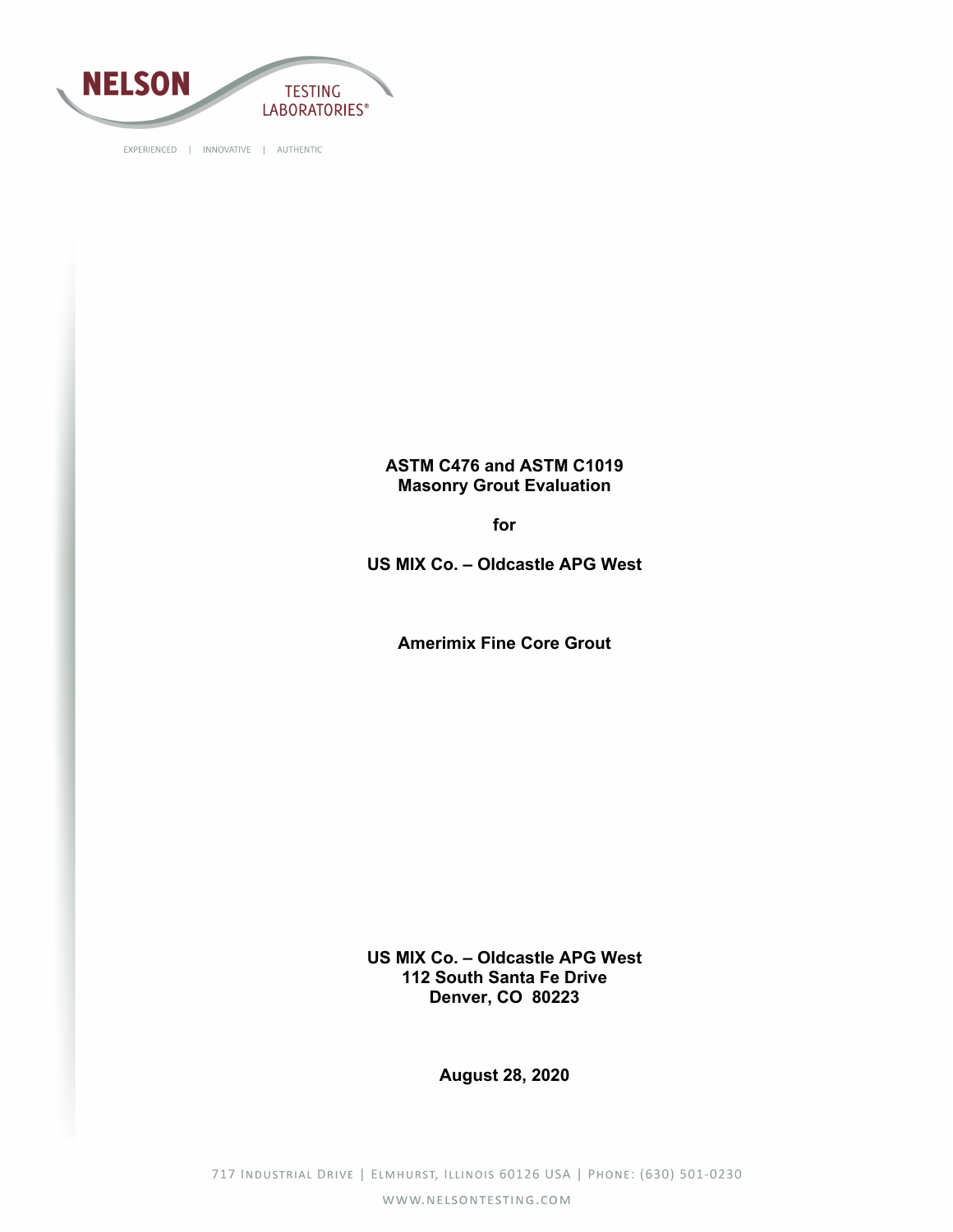

August 28, 2020

US MIX Co. – Oldcastle APG West 112 South Santa Fe Drive Denver, CO 80223

#### REPORT OF TESTS

| SUBJECT:             | <b>Physical Analysis of Masonry Grout</b>                                                        |
|----------------------|--------------------------------------------------------------------------------------------------|
| PROJECT:             | US Mix Co - Amerimix Fine Core Grout                                                             |
| SPECIFICATION:       | ASTM C476-19, "Standard Specification for Grout for Masonry"                                     |
| <b>TEST METHODS:</b> | ASTM C143, "Standard Test Method for Slump of Hydraulic-Cement Concrete"                         |
|                      | ASTM C1019, "Standard Test Method for Sampling and Testing Grout"                                |
|                      | ASTM C1064, "Standard Test Method for Temperature of Freshly Mixed<br>Hydraulic-Cement Concrete" |
| NTL PROJECT #:       | 20-1223(D)                                                                                       |
| <b>MATERIAL:</b>     | Shipped to NTL in July 2020                                                                      |
| PAGE:                | 1 of $3$                                                                                         |

## **TEST DATA**

Batch Date: July 2020

Sample Size: 0.5 ft<sup>3</sup>

Mixing Method: Mortar Mixer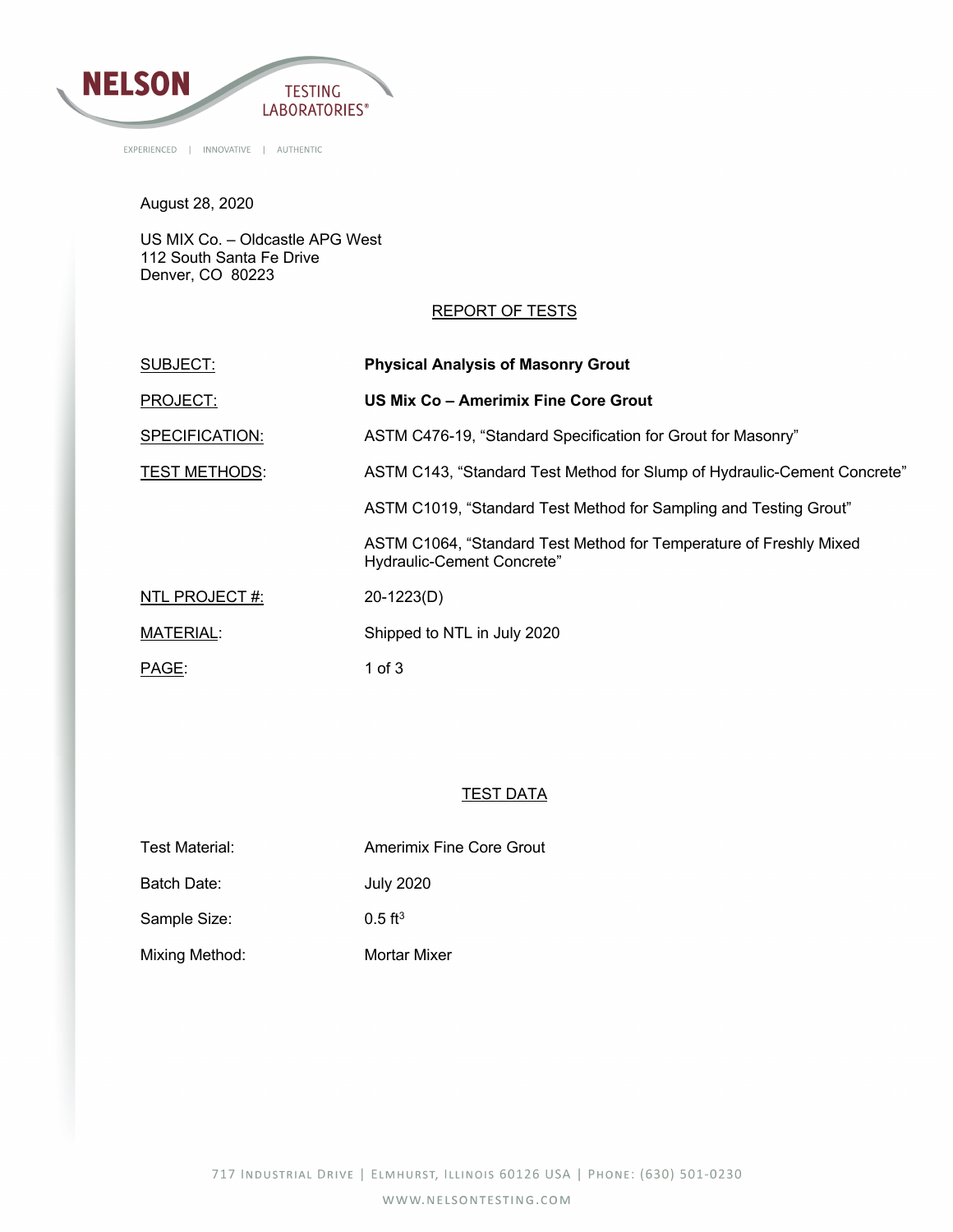

August 28, 2020 US Mix Co. – Amerimix Fine Core Grout NTL Project #20-1223(D) Page 2 of 3

# **TEST RESULTS**

## ASTM C476/ASTM C1019 – Masonry Grout Analysis

Batch Date: July 2020<br>Water Added: 16.1% Water Added:

| <b>Amerimix Fine Core Grout</b>            | ASTM C476-19<br><b>Masonry Grout</b> |
|--------------------------------------------|--------------------------------------|
| $9$ -in                                    | $8 - 11 - in$                        |
| 74°F<br>ASTM C1064 - Grout Temperature     |                                      |
| ASTM C1019 - Compressive Strength          |                                      |
| Average of three 3.5 x 3.5 x 7.0-in prisms |                                      |
| 4,020 psi                                  | 2,000 psi, min.                      |
|                                            | 6,080 psi                            |

#### **SUMMARY**

*The test results listed in this report have met or exceeded the requirements as set forth in ASTM C476-19, Section 4.2.1.2.*